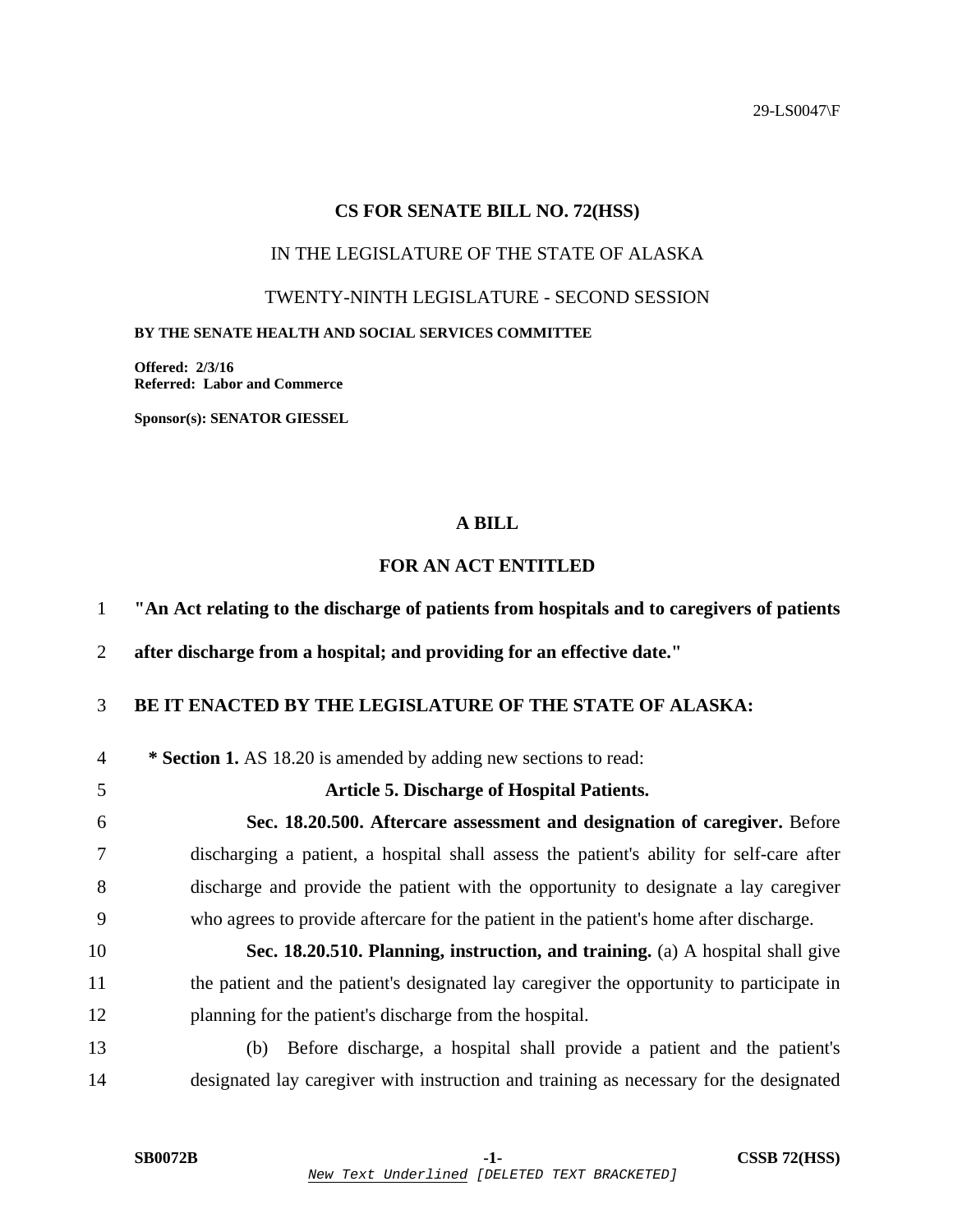| $\mathbf{1}$   | lay caregiver to perform medical and nursing aftercare following discharge.               |
|----------------|-------------------------------------------------------------------------------------------|
| $\overline{2}$ | Sec. 18.20.520. Notification of discharge. A hospital shall notify a patient's            |
| 3              | designated lay caregiver of the patient's discharge or transfer.                          |
| 4              | Sec. 18.20.530. Discharge policies. (a) A hospital shall adopt and maintain               |
| 5              | written discharge policies. The policies must comply with AS 18.20.500 - 18.20.590.       |
| 6              | (b) The discharge policies of a hospital must specify the requirements for                |
| 7              | documenting the identity of a patient's designated lay caregiver and the details of the   |
| 8              | discharge plan for the patient.                                                           |
| 9              | (c) The discharge policies of a hospital may incorporate established evidence-            |
| 10             | based practices that include                                                              |
| 11             | standards for accreditation adopted by a nationally recognized<br>(1)                     |
| 12             | hospital accreditation organization; or                                                   |
| 13             | (2) the conditions of participation for hospitals adopted by the Centers                  |
| 14             | for Medicare and Medicaid Services.                                                       |
| 15             | The discharge policies of a hospital must ensure that the discharge<br>(d)                |
| 16             | planning is appropriate to the condition of the patient, and the hospital shall interpret |
| 17             | the discharge policies in a manner and as necessary to meet the needs and condition of    |
| 18             | the patient and the abilities of the patient's designated lay caregiver.                  |
| 19             | (e) AS 18.20.500 - 18.20.590 do not require that a hospital adopt discharge               |
| 20             | policies that would                                                                       |
| 21             | (1) delay a patient's discharge or transfer to another facility; or                       |
| 22             | require the disclosure of protected health information without<br>(2)                     |
| 23             | obtaining a patient's consent as required by state and federal laws governing health      |
| 24             | information privacy and security.                                                         |
| 25             | Sec. 18.20.540. Construction of provisions. The provisions of AS 18.20.500 -              |
| 26             | 18.20.590 may not be construed to                                                         |
| 27             | (1) create a right of action against a hospital, a hospital employee, or a                |
| 28             | contractor of the hospital, including an instruction contractor, based on an action       |
| 29             | performed or not performed under AS 18.20.500 - 18.20.590; or                             |
| 30             | (2) replace, change, or otherwise affect rights or remedies that are                      |
| 31             | provided under another provision of law, including common law.                            |